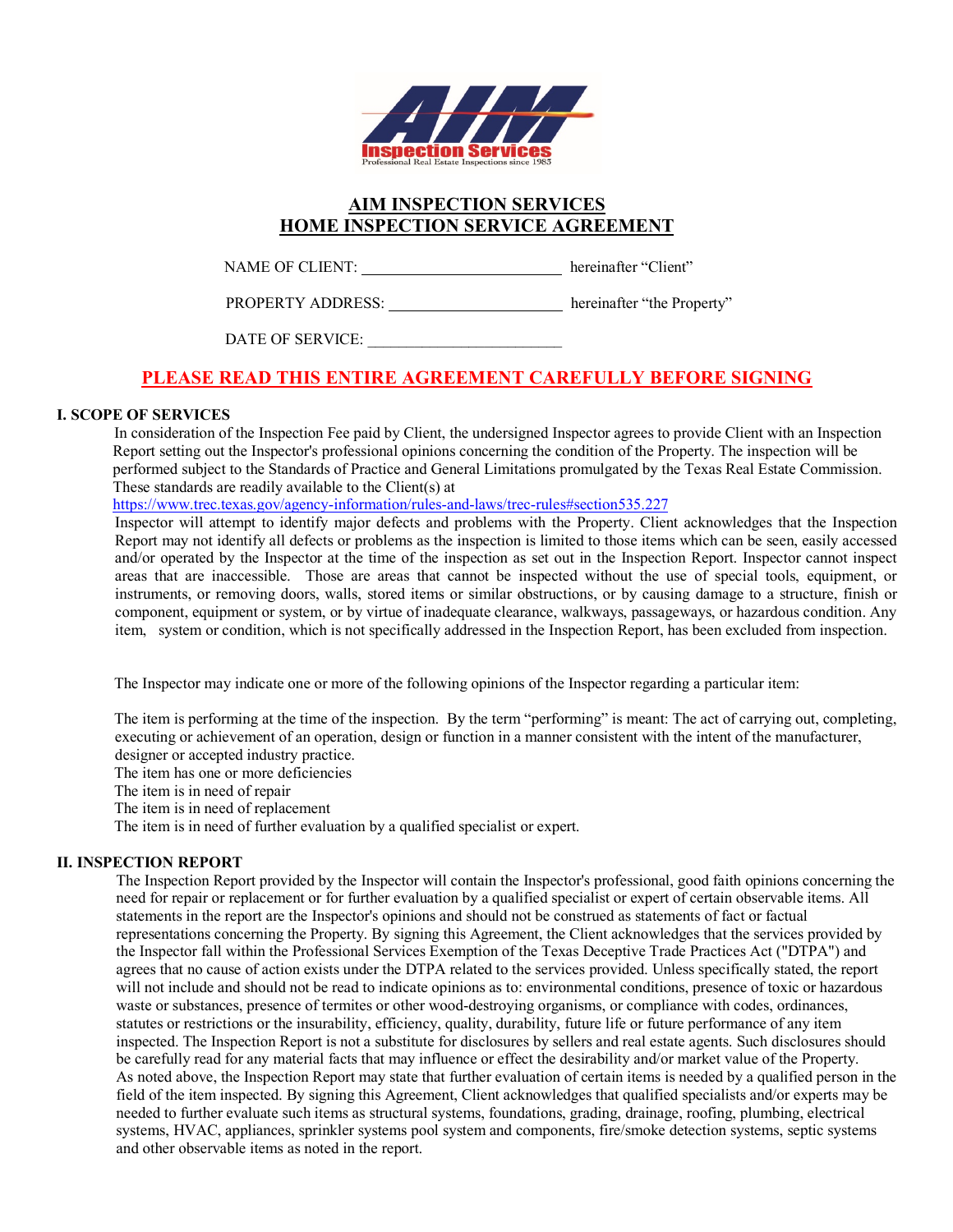#### **III. DISCLAIMER OF WARRANTIES**

#### **The inspector makes no guarantee or warranty, express or implied, as to any of the following:**

That all defects have been found or that the Inspector will pay for repair of undisclosed defects;

That any of the items inspected are designed or constructed in a good and workmanlike manner;

That any of the items inspected will continue to perform in the future as they are performing at time of the inspection; and That any of the items inspected are merchantable or fit for any particular purpose.

#### **IV. LIMITATION OF LIABILITY**

**BY SIGNING THIS AGREEMENT, CLIENT ACKNOWLEDGES THAT THE INSPECTION FEE PAID TO THE INSPECTOR IS NOMINAL GIVEN THE RISK OF LIABILITY ASSOCIATED WITH PERFORMING HOME INSPECTIONS IF LIABILITY COULD NOT BE LIMITED. CLIENT ACKNOWLEDGES THAT WITHOUT THE ABILITY TO LIMIT LIABILITY, THE INSPECTOR WOULD BE FORCED TO CHARGE CLIENT MUCH MORE THAN THE INSPECTION FEE FOR THE INSPECTOR'S SERVICES. CLIENT ACKNOWLEDGES BEING GIVEN THE OPPORTUNITY TO HAVE THIS AGREEMENT REVIEWED BY COUNSEL OF HIS OR HER OWN CHOOSING AND FURTHER ACKNOWLEDGES THE OPPORTUNITY OF HIRING A DIFFERENT INSPECTOR TO PERFORM THE INSPECTION. BY SIGNING THIS AGREEMENT, CLIENT AGREES TO LIABILITY BEING LIMITED TO THE AMOUNT OF THE INSPECTION FEE PAID BY THE CLIENT.**

INITIALED BY CLIENT: \_\_\_\_\_\_\_\_\_\_ **Fee Paid: \$\_\_\_\_\_\_\_\_**

#### **V**. **DISPUTE RESOLUTION**

In the event of a complaint concerning the inspection services provided, Client must notify Aim Inspection Services in writing of such complaint within ten (10) business days of the date of discovery and thereafter allow a prompt re-inspection of the item or system the subject of the complaint. Client further agrees that Client, its agents, employees or independent contractors will make no alterations, repairs or replacements to the item or system the subject of the complaint prior to a reinspection by the Inspector. The Inspector shall have the option to either conduct the re-inspection or to employ other qualified persons (at Inspector's expense) to re-inspect the property, or both. Failure to comply with this procedure shall constitute a complete bar and waiver of any and all claims Client may have against Inspector related to the alleged act, omission or claimed condition the subject of the complaint. In the event a dispute, controversy or claim arising out of or relating to this Agreement, the inspection, or the report, and if the dispute, controversy or claim cannot be settled through direct discussions between the Client and Aim Inspection Services, the parties to this Agreement agree to first attempt to settle the dispute by mediation before resorting to arbitration. If the mediation does not result in a settlement of the dispute, then any unresolved disputes, controversies or claims shall be submitted to arbitration, as set forth below. The parties shall share equally the costs of the mediation and/or mediator. Any and all disputes, controversies or claims arising out of or relating to this Agreement, the inspection, or the report, not resolved by direct discussions or mediation, shall be resolved by final, binding, non-appealable arbitration conducted in Harris County, Texas in accordance with the rules of the American Arbitration Association, the parties hereby mutually agree that a least one person serving as such an Arbitrator shall be familiar with the real estate inspection industry and the TREC Standards of Practice. At the arbitration the parties may adjudicate all claims and issues, as provided for or limited herein, that could have been raised before a court of law, including but not limited to, lawful attorneys' fees and costs, if provided for by statute or this Agreement. The decision of the Arbitrator shall be final and binding. The parties shall share equally the costs of the arbitration, including the cost of any and all Arbitrators. Either party may demand arbitration by written notice to the other. Such demand for arbitration must be made less that one year after the date of the inspection. This arbitration provision is intended to be a substitute for a trial in a court of law, and the parties expressly waive their right to a trial by judge or jury in a court of law, except that proceedings may be brought in a court of competent jurisdiction to enforce this arbitration provision or to enforce an arbitration award.

#### **VI. ATTORNEY'S FEES**

The Inspector and the Client agree that in the event a dispute, controversy or claim arises as a result of this Agreement, and the services provided hereunder, the prevailing party in that dispute, controversy or claim shall be entitled to recover all of the prevailing party's reasonable and necessary attorneys' fees and costs incurred by that party.